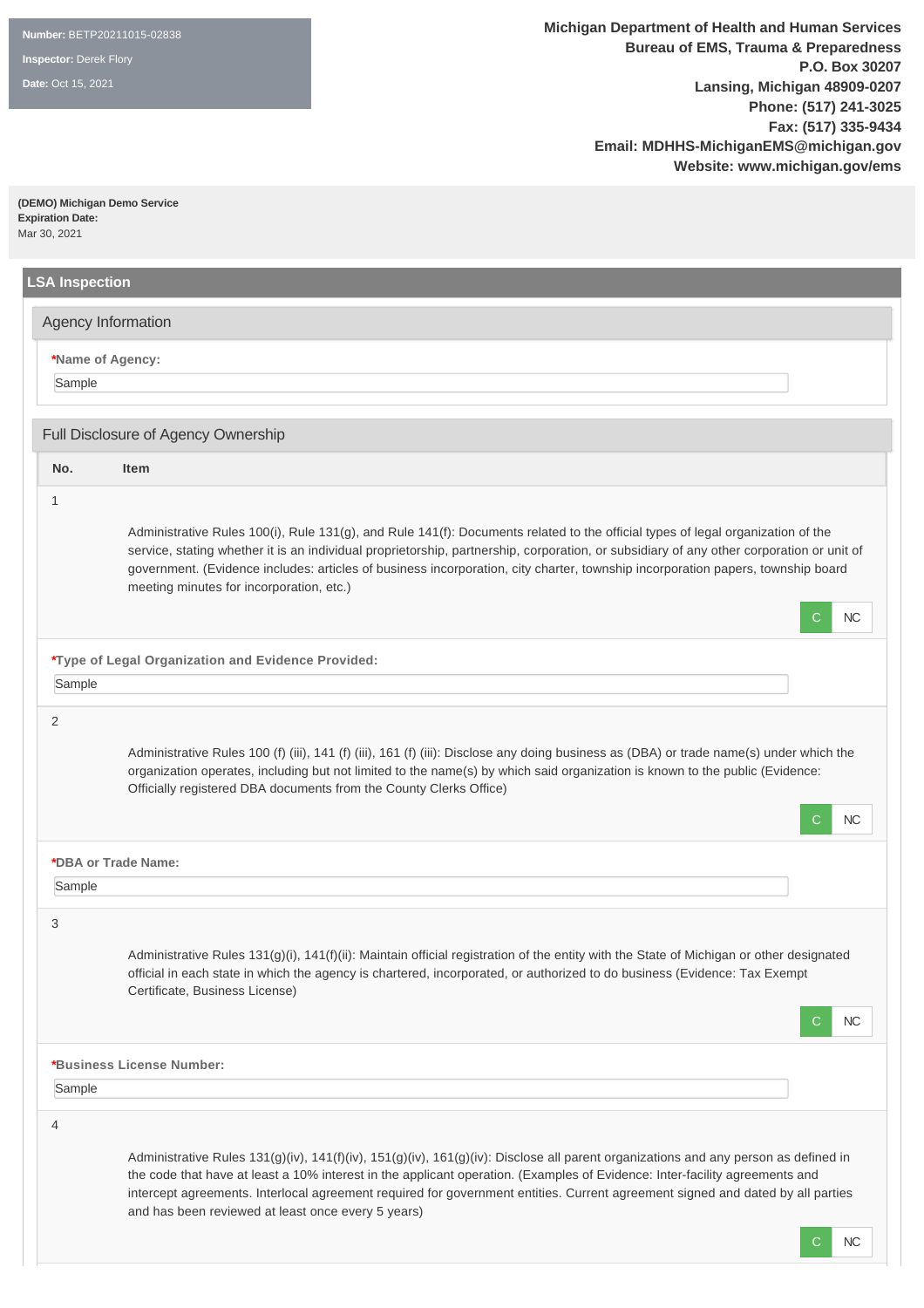|                       | *Evidence Provided and Date of Agreement:                                                                                                                                                                                                                                                                                                                                                                                                                        |
|-----------------------|------------------------------------------------------------------------------------------------------------------------------------------------------------------------------------------------------------------------------------------------------------------------------------------------------------------------------------------------------------------------------------------------------------------------------------------------------------------|
| Sample                |                                                                                                                                                                                                                                                                                                                                                                                                                                                                  |
|                       |                                                                                                                                                                                                                                                                                                                                                                                                                                                                  |
| Management            |                                                                                                                                                                                                                                                                                                                                                                                                                                                                  |
| No.                   | Item                                                                                                                                                                                                                                                                                                                                                                                                                                                             |
| 5                     |                                                                                                                                                                                                                                                                                                                                                                                                                                                                  |
|                       | Administrative Rules 131(h), and 141(g): Organization has identified one individual (i.e. president, chief, director, or coordinator)<br>who is responsible for overall day-to-day operations of the service and serves as the contact person (Examples of Evidence:<br>position description, contract, meeting minutes showing appointment to position, etc.)<br><b>NC</b><br>C.                                                                                |
|                       | *Evidence Provided:                                                                                                                                                                                                                                                                                                                                                                                                                                              |
| Sample                |                                                                                                                                                                                                                                                                                                                                                                                                                                                                  |
|                       |                                                                                                                                                                                                                                                                                                                                                                                                                                                                  |
| 6                     | Administrative Rules 132(a), 142(a), 152(a), and 162(a): Written policy or procedure that explains the steps that occur when a<br>complaint is received by the agency (Evidence: current and reviewed at least once every 3 years)<br><b>NC</b><br>С                                                                                                                                                                                                             |
|                       | *Date of Policy/Procedure:                                                                                                                                                                                                                                                                                                                                                                                                                                       |
| Sample                |                                                                                                                                                                                                                                                                                                                                                                                                                                                                  |
|                       |                                                                                                                                                                                                                                                                                                                                                                                                                                                                  |
|                       | Administrative Rule 111(5): Response capabilities are in place to ensure a response is provided to each request for emergency<br>assistance originating within the bounds of your licensed service area (Evidence: current mutual aid agreement that has been<br>reviewed at least once every 5 years)<br>NC<br>C.                                                                                                                                               |
|                       | *Date of Agreement:                                                                                                                                                                                                                                                                                                                                                                                                                                              |
| Sample                |                                                                                                                                                                                                                                                                                                                                                                                                                                                                  |
|                       |                                                                                                                                                                                                                                                                                                                                                                                                                                                                  |
| 8                     | Administrative Rules 132(b), 142(b), 152(b), and 162(b): Demonstrate inclusion in the county/regional disaster plan and response<br>(Examples of Evidence: official plan, MCA protocols, or after action reports that specifically identify the agency as participating.<br>Current plan that has been reviewed at least once every 5 years)<br>NC                                                                                                               |
|                       | *Evidence Provided and Date:                                                                                                                                                                                                                                                                                                                                                                                                                                     |
| Sample                |                                                                                                                                                                                                                                                                                                                                                                                                                                                                  |
|                       |                                                                                                                                                                                                                                                                                                                                                                                                                                                                  |
| <b>Record Keeping</b> |                                                                                                                                                                                                                                                                                                                                                                                                                                                                  |
| No.                   | <b>Item</b>                                                                                                                                                                                                                                                                                                                                                                                                                                                      |
| 9                     |                                                                                                                                                                                                                                                                                                                                                                                                                                                                  |
|                       | Administrative Rules 132(i), 142(i), 152(i), and 162(h): Written policy AND evidence that a record is created to document each<br>request for service that the agency receives, including calls cancelled prior to arrival and incidents which result in no patient being<br>transported (Evidence: current policy that has been reviewed at least once every 3 years. Other evidence: dispatch logs, run log<br>from dispatch center, electronic access)<br>NC. |
|                       | *Evidence Provided and Date of Policy:                                                                                                                                                                                                                                                                                                                                                                                                                           |
|                       |                                                                                                                                                                                                                                                                                                                                                                                                                                                                  |
| Sample                |                                                                                                                                                                                                                                                                                                                                                                                                                                                                  |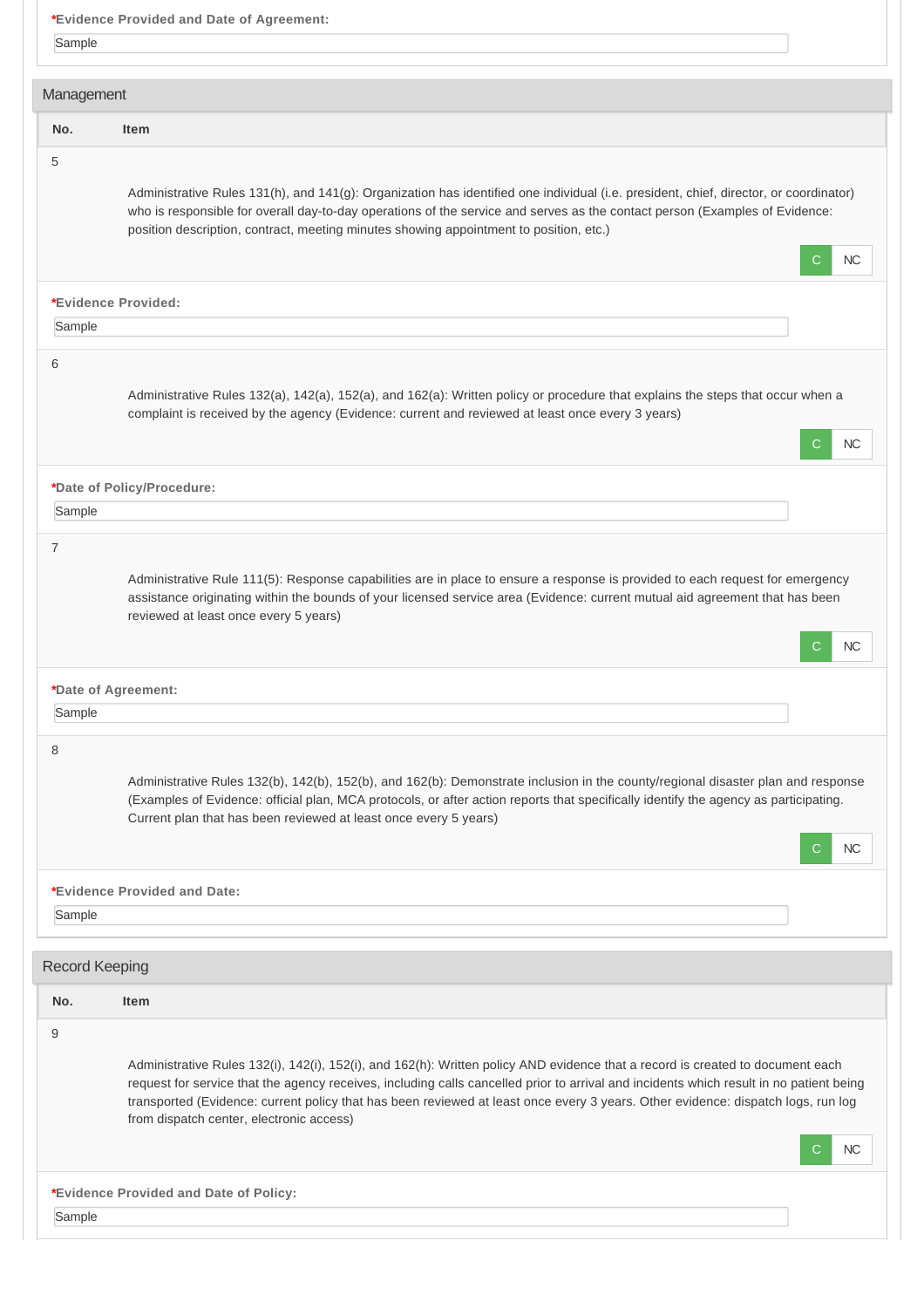|                   | Administrative Rules 132(i), 142(i), 152(i), and 162(h): Written policy AND evidence that a record is created to document all<br>findings and treatment given, if any, whenever contact is made with a patient or one presumed to be a patient regardless of<br>whether or not the patient is ultimately treated or transported (Evidence: current policy that has been reviewed at least once every<br>3 years and copy of PCR)<br>C.                                                         | NC.       |
|-------------------|------------------------------------------------------------------------------------------------------------------------------------------------------------------------------------------------------------------------------------------------------------------------------------------------------------------------------------------------------------------------------------------------------------------------------------------------------------------------------------------------|-----------|
|                   |                                                                                                                                                                                                                                                                                                                                                                                                                                                                                                |           |
|                   | *Evidence Provided and Date of Policy:                                                                                                                                                                                                                                                                                                                                                                                                                                                         |           |
| Sample            |                                                                                                                                                                                                                                                                                                                                                                                                                                                                                                |           |
| 11                | Public Health Code Section 20910(1)(i) and Administrative Rules 132(i), 142(i), 152(j), and 162(h): written policy AND evidence<br>that all patient care records are uploaded into the Michigan EMS Information System (MI-EMSIS) database on a monthly basis (by<br>the 15th of the month) for the past year (Evidence: current policy that has been reviewed at least once every 3 years and<br>evidence of monthly data submission)<br>С                                                    | NC.       |
| *Date of Policy:  |                                                                                                                                                                                                                                                                                                                                                                                                                                                                                                |           |
| Sample            |                                                                                                                                                                                                                                                                                                                                                                                                                                                                                                |           |
| Yes<br>c          | *Agency submitted data on a monthly basis for the past 12 months?<br>- No<br>$\sqrt{2}$                                                                                                                                                                                                                                                                                                                                                                                                        |           |
| Communications    |                                                                                                                                                                                                                                                                                                                                                                                                                                                                                                |           |
| No.               | <b>Item</b>                                                                                                                                                                                                                                                                                                                                                                                                                                                                                    |           |
| $12 \overline{ }$ | Administrative Rules 132(k), 142(k), 152(L), and 162 (j): Maintain a copy of the current State MedCom Plan at the agency<br>(Evidence: hard copy, online, or electronic)                                                                                                                                                                                                                                                                                                                       |           |
|                   | C.                                                                                                                                                                                                                                                                                                                                                                                                                                                                                             | <b>NC</b> |
|                   | Safety Policies & Procedures                                                                                                                                                                                                                                                                                                                                                                                                                                                                   |           |
| No.               | <b>Item</b>                                                                                                                                                                                                                                                                                                                                                                                                                                                                                    |           |
|                   | Administrative Rules 132(d), 142(d), and 152 (d): Maintain written policies and procedures that address safety and accident reduction and<br>comply with all applicable state and federal health and safety laws. These policies and procedures shall be maintained by the operation and<br>shall be available to the department at the time of inspection. (Evidence: policies and procedures must be reviewed on an annual basis and<br>include the date of review; unless otherwise noted): |           |
| 13                | Bloodborne Pathogens Plan: must include the components as outlined in Part 554 Bloodborne Infectious Diseases Rules.<br>С                                                                                                                                                                                                                                                                                                                                                                      | <b>NC</b> |
|                   | *Date of Policy or Procedure:                                                                                                                                                                                                                                                                                                                                                                                                                                                                  |           |
| Sample            |                                                                                                                                                                                                                                                                                                                                                                                                                                                                                                |           |
|                   |                                                                                                                                                                                                                                                                                                                                                                                                                                                                                                |           |
| 14                | Disposal of Medical Waste Management Plan - Must include a list of the types of medical waste generated and methods of<br>packaging, treatment, and disposal. Must also include training for employees.<br>С                                                                                                                                                                                                                                                                                   | NC.       |
|                   |                                                                                                                                                                                                                                                                                                                                                                                                                                                                                                |           |
| Sample            | *Date of Policy or Procedure:                                                                                                                                                                                                                                                                                                                                                                                                                                                                  |           |
| 15                |                                                                                                                                                                                                                                                                                                                                                                                                                                                                                                | <b>NC</b> |
| 16                | Equal Employment Opportunity Commission (EEOC) Poster (most current) and EEOC Agency Policy<br>General Safety Policy/Procedure (Ex: MiOSHA safety policies, MSDS data sheets)<br>С                                                                                                                                                                                                                                                                                                             | <b>NC</b> |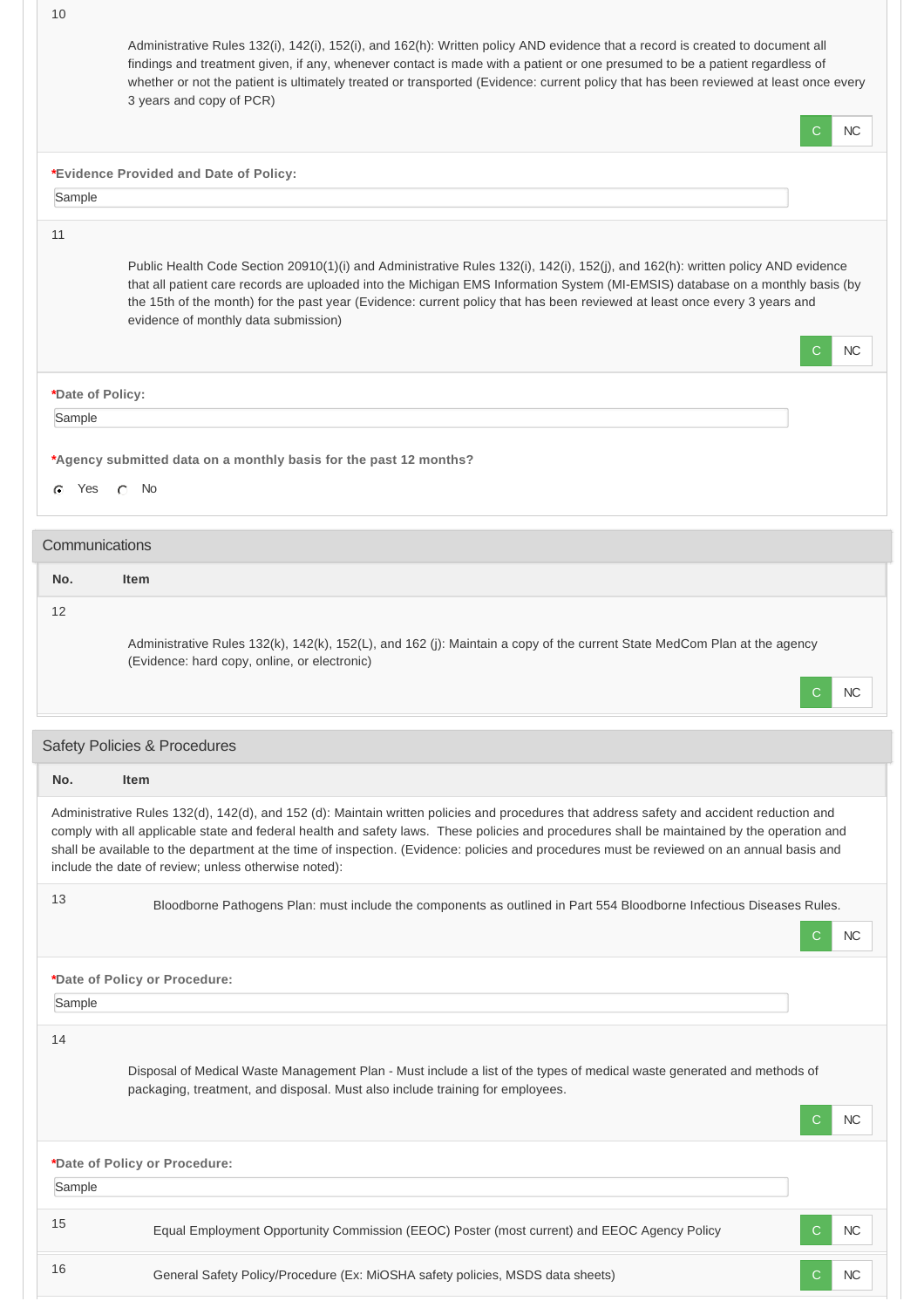|          | *Date of Policy or Procedure:                                                                                                                                                                                                                                                                                                                                                                                                                                       |
|----------|---------------------------------------------------------------------------------------------------------------------------------------------------------------------------------------------------------------------------------------------------------------------------------------------------------------------------------------------------------------------------------------------------------------------------------------------------------------------|
| Sample   |                                                                                                                                                                                                                                                                                                                                                                                                                                                                     |
| 17       | <b>Glucometer Calibration and/or Maintenance Records</b><br><b>NC</b><br>С                                                                                                                                                                                                                                                                                                                                                                                          |
| 18       | Lab Draws - Blood and Blood Glucose - Policy/Procedure with CLIA Waiver<br><b>NC</b><br>С                                                                                                                                                                                                                                                                                                                                                                           |
|          | *Date of Policy or Procedure:                                                                                                                                                                                                                                                                                                                                                                                                                                       |
| Sample   |                                                                                                                                                                                                                                                                                                                                                                                                                                                                     |
| 19       | HAZMAT Response Policy/Procedure<br><b>NC</b><br>С                                                                                                                                                                                                                                                                                                                                                                                                                  |
|          | *Date of Policy or Procedure:                                                                                                                                                                                                                                                                                                                                                                                                                                       |
| Sample   |                                                                                                                                                                                                                                                                                                                                                                                                                                                                     |
| 20       |                                                                                                                                                                                                                                                                                                                                                                                                                                                                     |
|          | Michigan Motor Vehicle Code Policy/Procedure & Copy of Michigan Public Act 300 - Section 257 for Emergency Vehicle Response<br>(Evidence: Emergency Vehicle Driving Policy AND copy of Michigan Vehicle Code)<br><b>NC</b>                                                                                                                                                                                                                                          |
|          | *Date of Policy or Procedure:                                                                                                                                                                                                                                                                                                                                                                                                                                       |
| Sample   |                                                                                                                                                                                                                                                                                                                                                                                                                                                                     |
| 21       | Respiratory Protection Plan: Must include all components of the OSHA Respiratory Protection Standards - respiratory selection,<br>medical evaluation, fit testing, respiratory use, maintenance, care, and disposal, training, recordkeeping, storage, program<br>evaluation, and who the responsible individual is.<br><b>NC</b>                                                                                                                                   |
|          | *Date of Policy or Procedure:                                                                                                                                                                                                                                                                                                                                                                                                                                       |
| Sample   |                                                                                                                                                                                                                                                                                                                                                                                                                                                                     |
| Staffing |                                                                                                                                                                                                                                                                                                                                                                                                                                                                     |
| No.      | <b>Item</b>                                                                                                                                                                                                                                                                                                                                                                                                                                                         |
| 22       | Administrative Rules 132(m), 142(m), and 162(L): Maintain documentation that each individual operating a licensed life support<br>vehicle during an emergency or patient transport has completed a department approved vehicle operation education and<br>competency assessment (Evidence: show emergency vehicle driver training certificates from MDHHS approved courses for<br>employees ) - CEVO II, CEVO III, CEVO IV, VFIS, MFFTC, and EVOC<br><b>NC</b><br>C |
| 23       | Administrative Rules 132(e), and 142(e): Maintain a list and current license and certification documents of all EMS personnel<br>licensed by MDHHS and employed with the life support agency (Evidence: agency roster with licensure level, number, and<br>expiration date and employee certifications)<br><b>NC</b>                                                                                                                                                |
| 24       | Administrative Rules 207(b): Assure that agencies are providing clinical competency assessments to EMS personnel before the<br>individual provides EMS (Evidence: provide documentation of assessment, BLS or ACLS certification, and other ongoing<br>education for staff)<br>NC                                                                                                                                                                                   |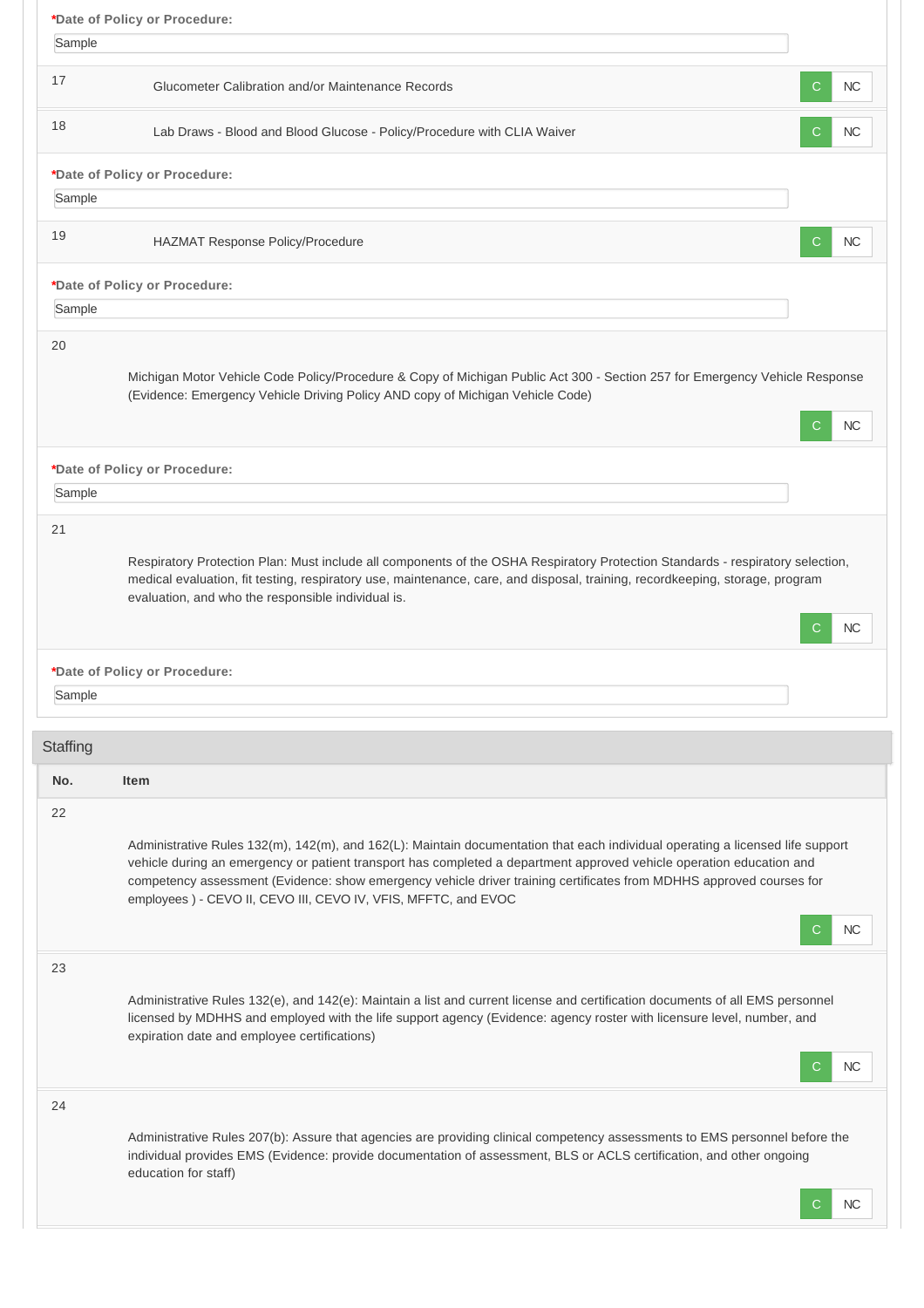| 25                | Administrative Rules 132(g), 142(g), and 162 (f): Show evidence of an orientation for EMS personnel to familiarize them with the<br>agency's policies and procedures. Orientation must include, at a minimum, a proper introduction to the duties to be performed, as<br>well as MCA protocols (Evidence: orientation checklist. Review and update orientation program every 3 years)<br>NC<br>С |
|-------------------|--------------------------------------------------------------------------------------------------------------------------------------------------------------------------------------------------------------------------------------------------------------------------------------------------------------------------------------------------------------------------------------------------|
| 26                | Administrative Rules 132(g), 142(g), and 162(f): Show evidence of and maintain documentation that demonstrates that EMS<br>personnel are trained on equipment that is carried by the agency (Evidence: evidence of equipment checklist for each employee.<br>Review and updated every 3 years)<br><b>NC</b><br>C                                                                                 |
| Protocols/Quality |                                                                                                                                                                                                                                                                                                                                                                                                  |
| No.               | <b>Item</b>                                                                                                                                                                                                                                                                                                                                                                                      |
| 27                | Administrative Rules 132(h), 142(h), 152(i), and 162(g): Maintain a copy of all applicable protocols for all MCA's the agency<br>operates in (Evidence: show current copies and where they are kept. This can include electronic versions on the computer and/or<br>phones)<br>C<br>NC                                                                                                           |
|                   | *Where are they kept?                                                                                                                                                                                                                                                                                                                                                                            |
| Sample            |                                                                                                                                                                                                                                                                                                                                                                                                  |
| 28                | Administrative Rules 114, 207(h), and 211(1): Show evidence of participation in an agency based and/or MCA quality<br>improvement process (Evidence: internal QA/QI process or policy, MCA letter of compliance, MCA meeting minutes showing<br>participation)<br>NС                                                                                                                             |
|                   | *Evidence Provided:                                                                                                                                                                                                                                                                                                                                                                              |
| Sample            |                                                                                                                                                                                                                                                                                                                                                                                                  |
| 29                | Administrative Rule 132(h) : A policy or written procedure to ensure that each individual operating a licensed life support vehicle<br>during an emergency or patient transport has access to all applicable protocols for each medical control authority they are<br>operating under.<br>NC<br>C                                                                                                |
|                   | *Evidence Provided:                                                                                                                                                                                                                                                                                                                                                                              |
| Sample            |                                                                                                                                                                                                                                                                                                                                                                                                  |
|                   | Equipment & Vehicles                                                                                                                                                                                                                                                                                                                                                                             |
| No.               | Item                                                                                                                                                                                                                                                                                                                                                                                             |
| 30                | Administrative Rules 132(j), 142(j), 152(k), and 163(k): Vehicles inspected are currently licensed and meet equipment<br>requirements established by the department (Evidence: vehicle license with most current vehicle inspection report that is<br>compliant)<br>NС                                                                                                                           |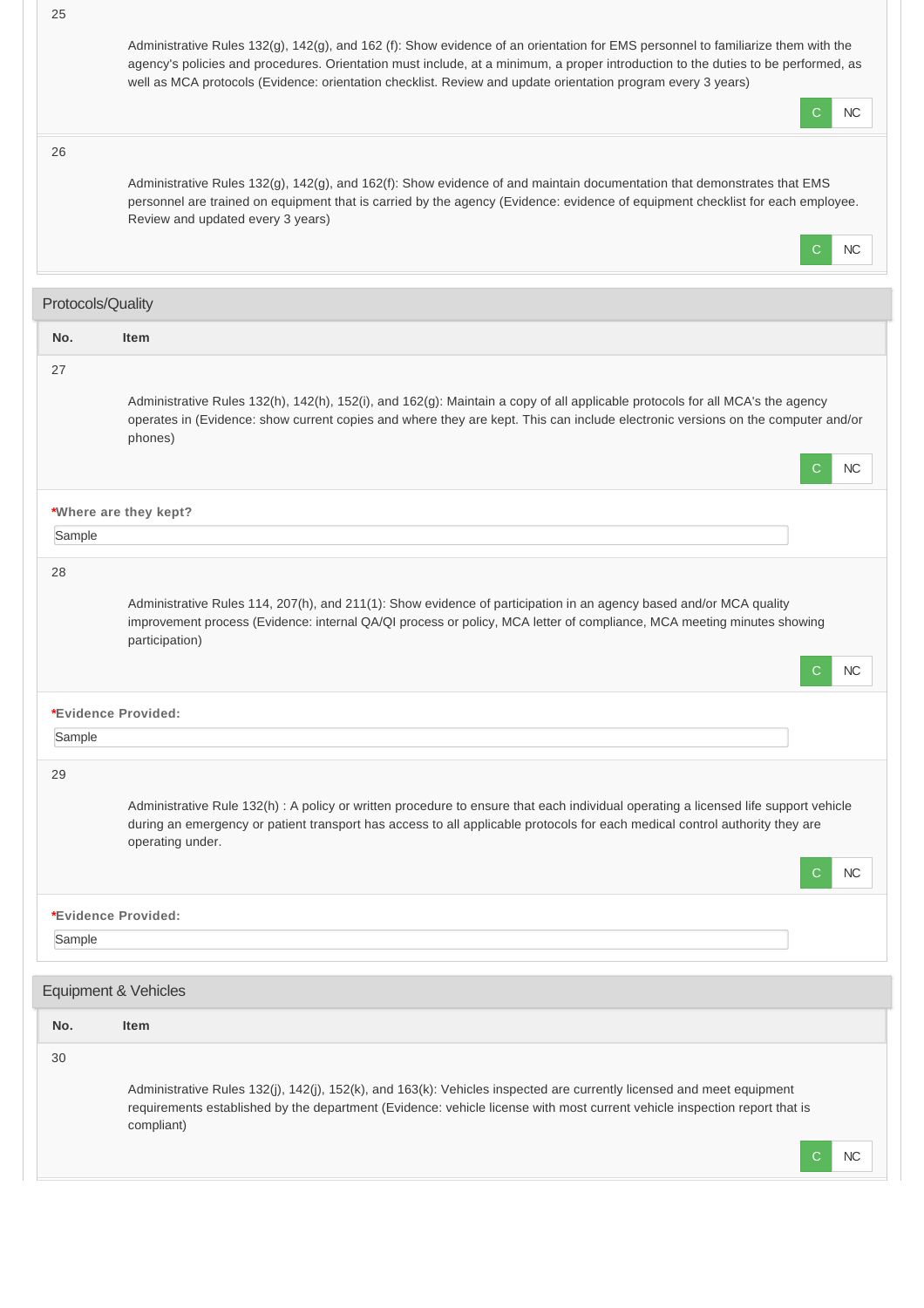Administrative Rule 119 : A life support agency shall have a written policy in place to ensure vehicles and equipment are operational and provide documentation of not less than a weekly inspection program for all vehicles, communication equipment, and mechanical and electronic medical equipment (Evidence: policy, vehicle checklists that are dated and signed by employees. Policy must be reviewed for updates at least once every 3 years)

C NC

**\*Evidence Provided:**

## Sample

## **\*How often does inspection occur?**

Sample

## Miscellaneous - Other Health & Safety Concerns

**Other Health and Safety Concerns:**

## Inspection Instructions

The findings from this inspection will be submitted to the Michigan Department of Health and Human Services (MDHHS) to determine compliance with requirements for licensure. This inspection form does not indicate licensure status. The MDHHS upon determination of compliance with applicable statutory and regulatory requirements and standards, will issue the license in accordance with Part 209 of the Public Health Code (PA368 of 1978), as amended.

Items on this inspection form checked "NC (Non-Compliant)" indicate that the item was inadequate or missing at the time of this inspection, causing MDHHS to consider the agency to be in violation of Part 209 of the Public Health Code (PA 368 of 1978), as amended.

#### **Other Licensure Issues**

- MDHHS may order a life support agency out of immediate service if it determines that the health, safey, and welfare of a patient may be in jeopardy due to non-compliance with minimum requirements, or other applicable reasons. A notice of such action shall be issued to the life support agency by MDHHS based upon the deficiencies identified in the inspection report.
- A life support agency may immediately address potential violations during the inspection. The inspection report will reflect the action taken and MDHHS will consider that the indicator was met.

## **Documentation of completed corrections may be faxed or emailed to MDHHS**

#### **Email: floryd@michigan.gov**

### **Fax: 517-335-9434**

## Attestation & Signatures

I, the undersigned representative of the above service, acknowledge receipt of a copy of this inspection report, supplemental notes and corrective action statement (if applicable). I am aware of the deficiencies listed (if any) and understand that failure to correct the deficiencies within the established time frames will subject the service to administrative action and penalties as outlined in Sections 201 and 209 of the Michigan Public Health Code and the Administrative Rules thereunder.

I, the undersigned MDHHS representative, acknowledge that I have conducted a full inspection of this agency in accordance with the requirements set forth above and that all statements I have made on this inspection report are true and accurate to the best of my knowledge.

**Comments:**

**Passed**

31